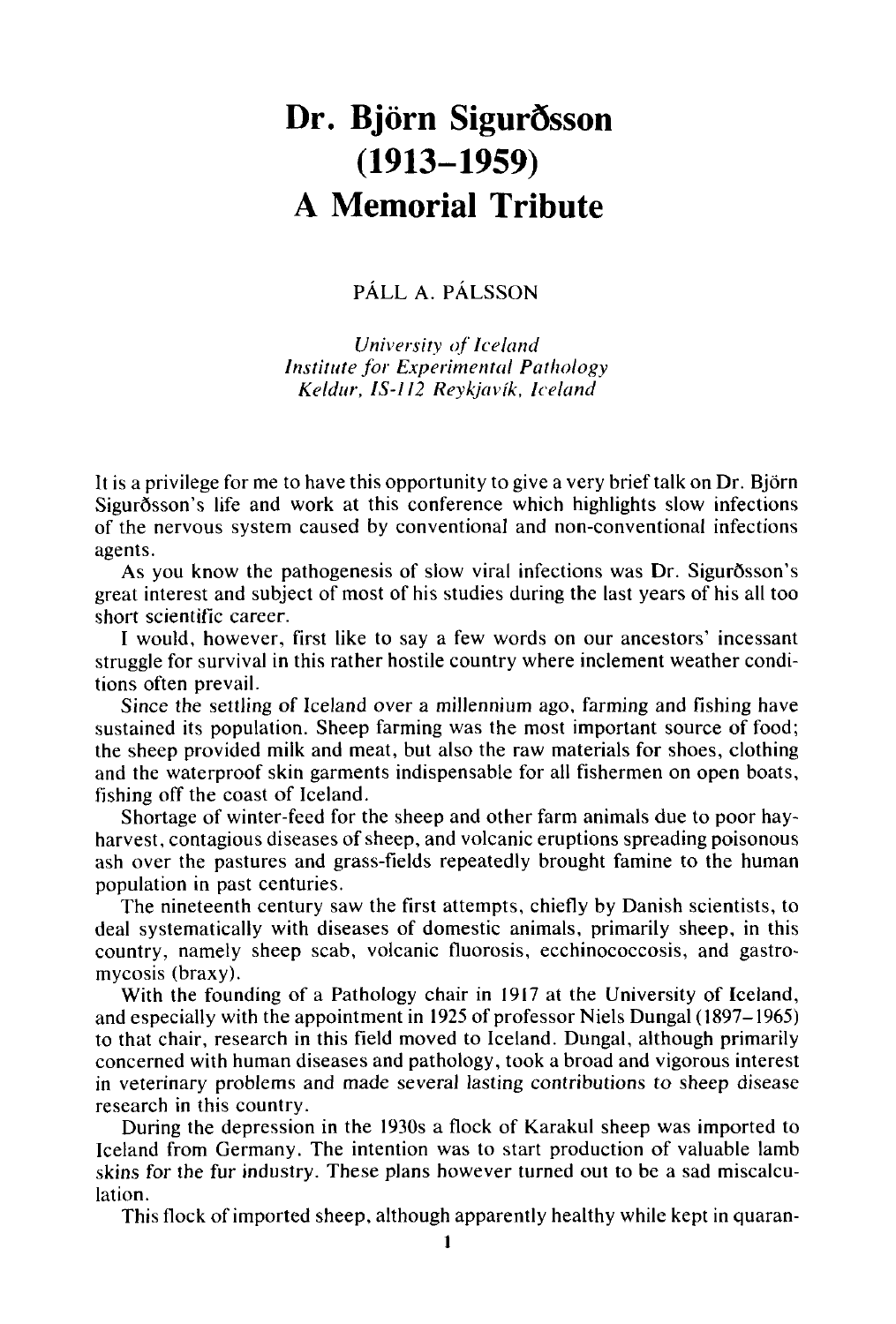tine for few months, brought several serious contagious diseases to the Icelandic native breed of sheep. These diseases, Maedi/Visna, adenomatosis of the lungs, and paratuberculosis, were all unknown here before this importation.

Owing to our sheep farming practices using vast common summer pastures, these diseases spread widely during the following years and caused enormous losses in our sheep flocks. Annual mortality due to the lung diseases could often reach 20-30 per cent, making sheep farming hopeless.

In the face of these difficulties, the Government decided to improve the conditions for studies of sheep diseases. In order to do so a small farm near Reykjavik-Keldur-was purchased, where experimental animals could be kept. This facility originally lead by Guðmundur Gíslason M.D. (1907–1969) not only dealt with diseases previously endemic in the sheep stock but also with the new entities, adenomatosis of the lung, and paratuberculosis.



Keldur-Institute for Experimental Pathology, University of Iceland.

Continuing devastation of the sheep stock caused by the novel diseases prompted the government to establish an institute which primarily should be concerned with research on animal diseases and related problems. It was decided that the site of this institute should be **on** the farm Keldur, where studies of animal diseases had already begun.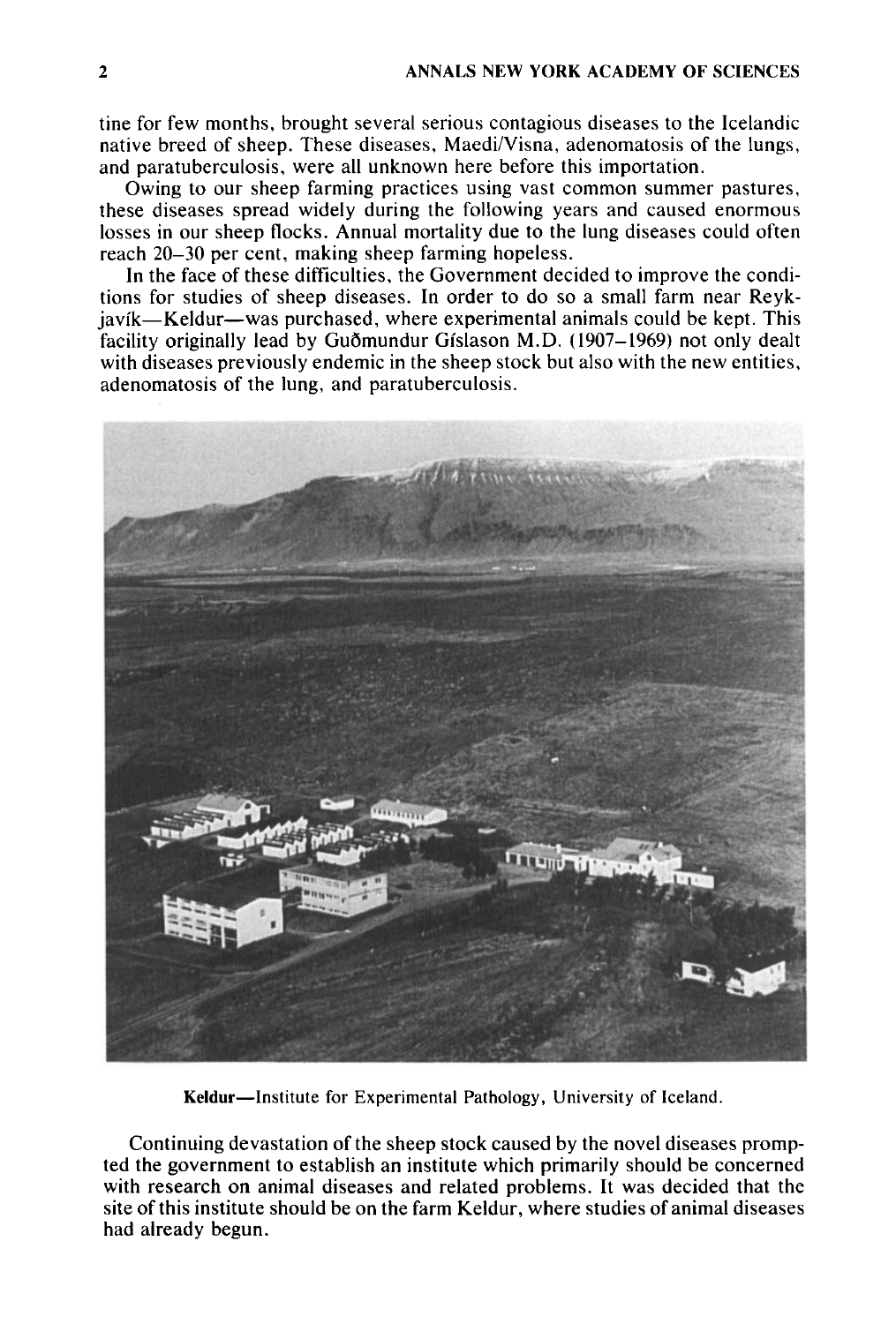The Rockefeller Foundation in the USA awarded a grant of \$200,000 U.S. in order to facilitate the purchase of necessary and the most modern laboratory equipment, which at that time just after World War I1 was not easy to find. This grant was awarded with the understanding that this new institute should be affiliated with the University and that it would be led by Bjorn Sigurdsson (1913-1959) who had been a Fellow of the Rockefeller Foundation, Princeton, New Jersey.

In October 1946 the Parliament enacted the necessary legislation regarding the Institute at Keldur.

Bjorn Sigurdsson was entrusted with the planning, building and organization of the Institute. When the laboratory building was completed in 1948, a modest number of workers under the scientific direction of Bjorn Sigurdsson could begin work. From that time until his untimely death. Sigurdsson devoted all his time and energy to the interest of the Institute and research on various diseases of animals and man, and never spared himself.

It would be a long list to enumerate all of Sigurdsson's publications on animal and human diseases.

Therefore: I will only mention a few of them briefly. Sigurdsson described together with some colleagues a numerically significant epidemic of a disease at that time (1948) named "Akureyri disease or Iceland disease" later known as Myalgic encephalomyelitis. He was later the first to lay down the facts concerning the chronicity of this disease.

He also reported on studies on coxsackie and poliomyelitis viruses in the years 1952- 1958. Sigurdsson's studies on influenza epidemics occurring in Iceland in the years 1948-1957, together with his colleagues, lead to the production of a vaccine against influenza which apparently was found to be quite successful.

He was one of the scientists who was responsible for the establishment of the WHO World influenza center in 1948.

For many years until his death Sigurdsson acted as a consultant for the Health Authorities of Iceland on epidemiological matters.

I will only mention a few of Sigurdsson's achievements in animal diseases.

For many years (1945-1959) Sigurdsson reported in a number of publications his and his coworkers studies on paratuberculosis or Johne's disease **of** sheep. The studies finally led to production of a vaccine against this disease in sheep, the first of its kind.

In order to test the efficacy of this vaccine under different field and farming conditions, he organized a vast long-lasting experiment. More than 6000 sheep on 141 farms were used and closely controlled. This experiment which took nine years to complete showed that the killed vaccine reduced the average annual specific mortality by 93.3 per cent.

Sigurdsson presented his extensive work on paratuberculosis, new diagnostic methods and development of a killed protective vaccine, in a doctoral thesis at the University of Copenhagen in 1955. This vaccine which is still used has been of great economic importance for sheep farmers in our country.

The main purpose of establishing the new laboratory at Keldur was to study the novel lung diseases of sheep that had been introduced by import of the Karakul sheep flock that is: lung adenomatosis, maedi of sheep. and later also the central nervous system disease visna.

Years of experimental studies and detailed information on the diseases under field conditions demonstrated the transmissibility and the slow progressive course of these diseases. All this information resulted in Sigurdsson's concept of slow viral infections originally introduced by him in a series of special University lec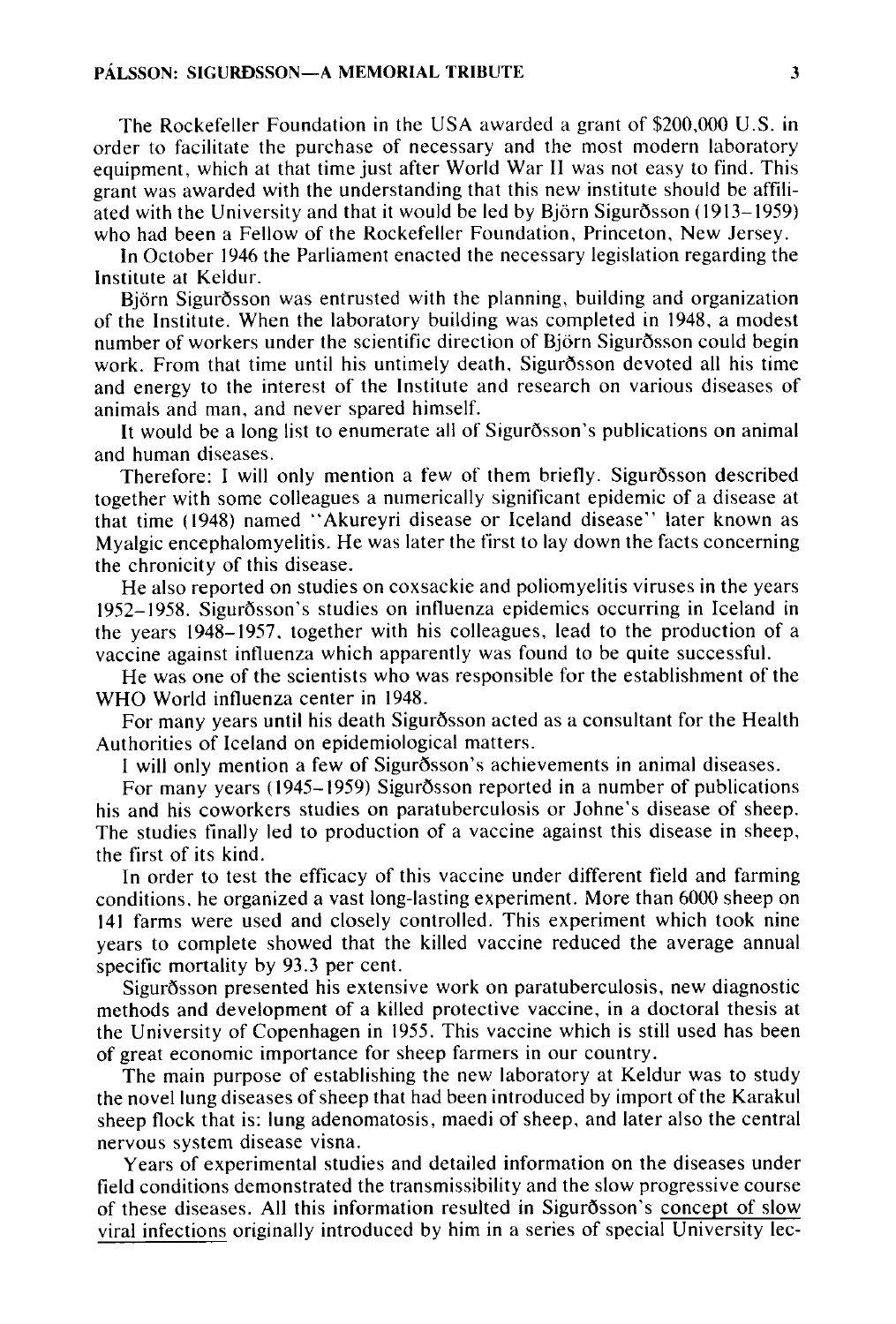tures given at the University of London in **1954** and published in the *British Vrtrrinary Journal.* 

Three and four years later he published together with his co-workers the original descriptions of Visna, a demyelinating transmissible disease of sheep. Finally his work on the growth of visna virus in choroid plexus tissue culture, the first lentivirus grown *in vitro*, was described but first published just after his death.

Sigurðsson initiated or took part in a number of studies on other diseases of animals or man which would take too much time to mention. In retrospect one is amazed by the sheer volume of scientific work he accomplished during his alltoo-brief career.

Besides that he was often called on to sit in or chair committees dealing with various important planning or activities in our community, doubtless because he had a capacity to think laterally and across scientific disciplines.

Sigurdsson was always interested in the issues of the day ready to express his views, which often were very radical.

Bjorn Sigurdsson was born and raised on the farm Vedramot in northern Iceland. His parents were highly respected for good farming and social activities within their small farming community.

Sigurðsson attended grammar school in Reykjavík. He graduated in Medicine at the age of **24.** After an internship in Reykjavik he moved to Copenhagen to work and study at the State Serum Institute under Dr. Torvald Madsen and at the Biological Institute of the Carlsberg Foundation under the renowned Dr. Albert Fisher, one of the pioneers in studies of cancer.

At the beginning of the Second World War he returned to Reykjavik to work at the University Institute for Pathology, under Prof. Niels Dungal.

From **1941-1943** he attended the Rockefeller Institute, Princeton, New Jersey, where he specialized in animal and plant virology.

He then returned to Iceland and worked at the Institute for Pathology until he moved to the Institute for Experimental Pathology at Keldur in the year **1948.** 

It is not easy to give an objective description of a person with whom one has worked for more than a decade. But I can try.

Bjorn Sigurdsson was a hard working and zealous person often working long hours. He was usually quick to detect the core of any issue. He read widely and constantly and had command of several languages.

He had an incisive mind, generated ideas and evaluated those of others with a critical but open mind. He was demanding of his co-workers but most and mainly of himself. He knew that you could always do better and he did.

Sigurðsson was often looked upon as a medical virologist. But he was more. He was equally conversant with epidemiological and clinical aspects of disease and was well versed in classic pathology and microbiology as well as immunology.

An accomplished speaker and lecturer, Sigurdsson frequently contributed to national and international meetings and conferences.

Sigurdsson had a wide range of interests. Being brought up on a farm he was used to manual labor and was an avid outdoors-man, enjoyed hiking and watching wild flowers, birds and the ever-changing views in our colorful country.

Sigurðsson had a cheerful mind, and was known for his love of arts and music and his good company. He was frank and firm and not afraid to speak his mind.

His sense of responsibility and integrity and his concerns about social injustices within the society was well known.

Sadly, illness (kidney cancer) clouded the last months of his life, but his energy and enthusiasm remained unaffected towards the end. Sigurosson untimely death